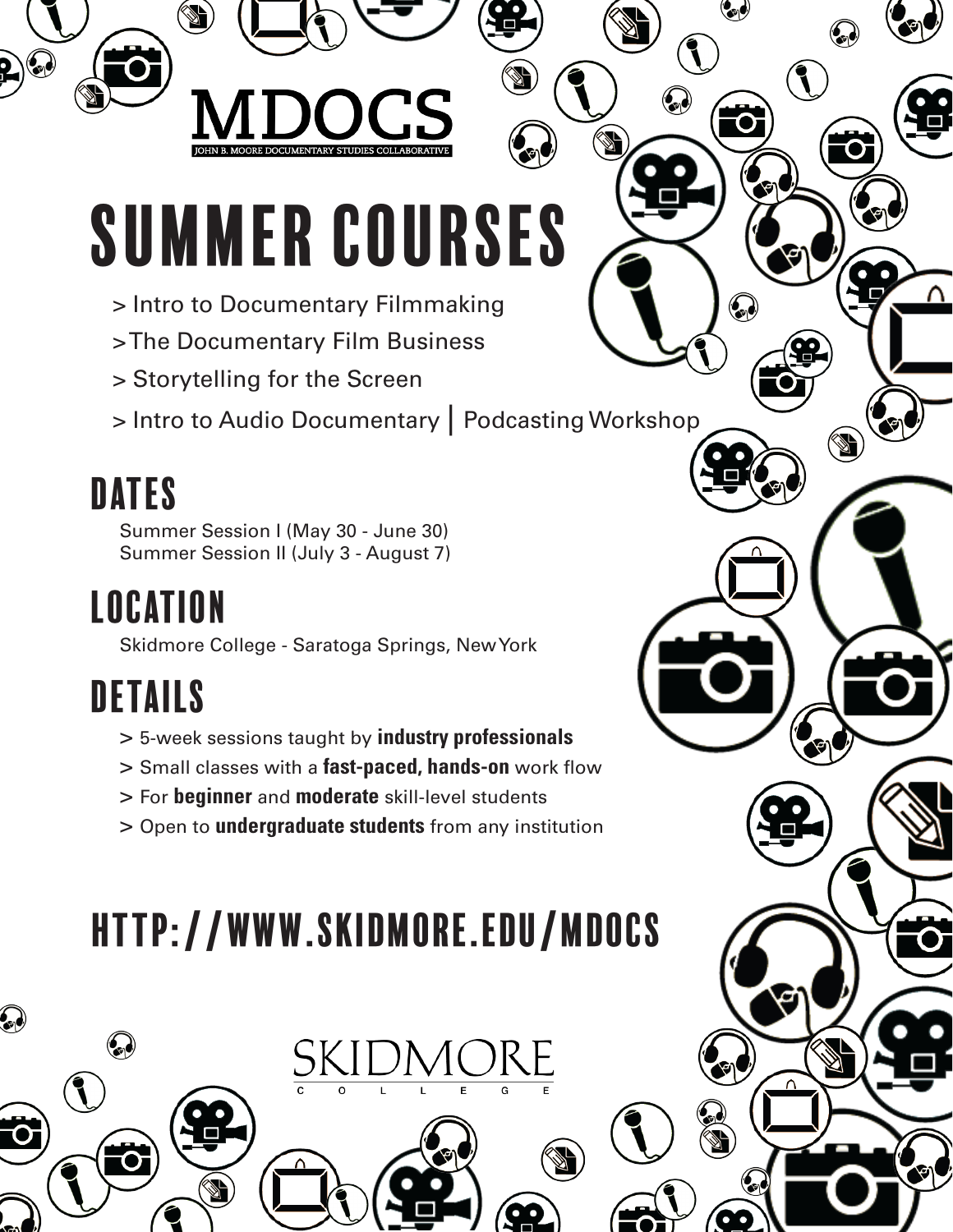

# Production Fundamentals

- > Map Design and Spatial Visualization
- > 360 Degree Audio Video and Photogrammetry

#### Documentary studies

- > Principles of Documentary
- > Doc Film Production: Form and Content
- > Doc Makers: Writing and Filming Artist Profiles
- > Participatory Doc, Socially Engaged Art and Community Media
- > Crew-Based Film Doc and Narrative Production

www.skidmore.edu/mdocs

- > Documentary Practice in Photography
- > Creative Research, Multimedia Storytelling
- > The Photo Essay
- > Law and Ethics for Media

# ProJECTS

- > Video Projects
- > Digital Access Incuabtor Project